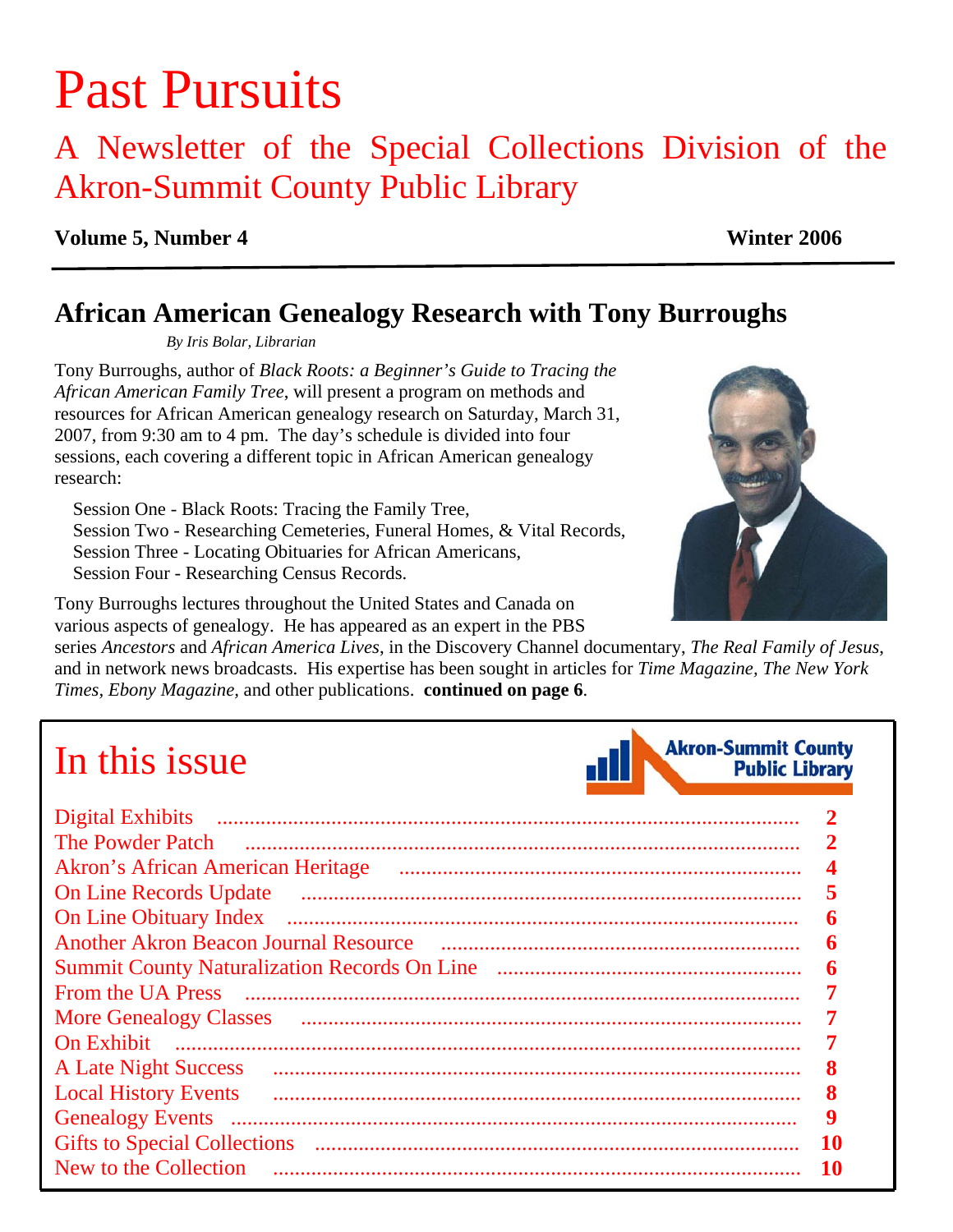### <span id="page-1-0"></span>**Digital Exhibits**

#### *By Joanne O'Dell, Librarian*

The Special Collections Division of the Akron-Summit County Public Library is launching two digital exhibits in 2007. The Library History exhibit and the Tallmadge History exhibit celebrate our shared past and capitalize on current technology to provide access to these unique documents and photographs.

The Tallmadge History exhibit was planned to coincide with the Tallmadge Bicentennial celebrations in 2007. The exhibit provides insight into the development of Tallmadge, from its origins as a transplanted New England village to the thriving city that it is today. The items in the exhibit are drawn from the Frank E. Lawrence Collection, which is housed at the Tallmadge Branch Library. There are well over 100 items in this digital exhibit representing Tallmadge over the last two hundred years. It includes pages from diaries and photographs of people and places prominent in the history of Tallmadge. Tallmadge's history is connected with those of surrounding communities, so you'll see mention of the Hudson sleigh ride, visiting the Big Falls in Cuyahoga Falls, or shopping in Akron.

Several Tallmadge residents played important roles in the creation of the exhibit. The selection committee of Fred Wybenga, Jim Mackey, and Judy Davis reviewed the hundreds of photographs in the Lawrence Collection. Their recommendations comprise the bulk of the exhibit. Judy Davis researched many of the images and created descriptions for them. Without these wonderful volunteers, this exhibit would not have been possible.

The Library History exhibit is drawn from the ASCPL History Collection. It documents the important role that a free public library has played in the development of our community.

Although the official launch is in 2007, you are invited to take a sneak peek at the pages now. Simply click on the following link for a quick look at our past:<http://www.akronlibrary.org/digital-lib/>.

### **The Powder Patch**

#### *By Michael Elliott, Public Service Assistant*

Back in the early days of Summit County, before the rubber industry became king, the Akron area was known for several fledgling industries. These included the production of wool, kitchen matches, potteries, the milling of flour and cereals, the mining of clay, and the manufacture of gunpowder. Gunpowder? Yes, for more than three decades in the mid 1800s Akron was a major regional producer of black powder for Ohio and sizable portions of surrounding states.

In 1832, the five Austin brothers, Daniel, Alvin, Cyrus, Lorenzo, and Linus, left their home in Wilmington, Vermont with the aim of locating a site in the (then) western states to establish a powder mill. Before the end of that year, they had settled at Kansas City, Missouri, where the ingredients for the production of black powder and ample real estate were readily available. But they were unable to turn a profit because that section of the country was still only sparsely populated. Discouraged, but undaunted, they returned east looking for an equally suitable site. Differing reasons drew them to Akron, where in 1833, they established one of the first powder mills in the state of Ohio. Factors that contributed to the Austin brothers choosing the Akron area for their powder mill were the availability of ideal real estate along the Little Cuyahoga River (water power was necessary to turn the giant milling wheels), accessibility to the newly opened Ohio & Erie Canal, and a ready market for their product in the thriving coal mining industry in Tallmadge, Springfield, and Coventry Townships. Just two years later, in 1835, and continuing through 1840, construction of the Pennsylvania & Ohio Canal began. The considerable amount of blasting powder used in the construction of the P & O Canal provided another lucrative market for the company.

The site of the works, which immediately became known as the "powder patch," is now the area southwest of the intersection of N. Arlington and North Streets and was adjacent to the then flourishing village of Old Forge. It is known that the Austin brothers constructed at least half a dozen

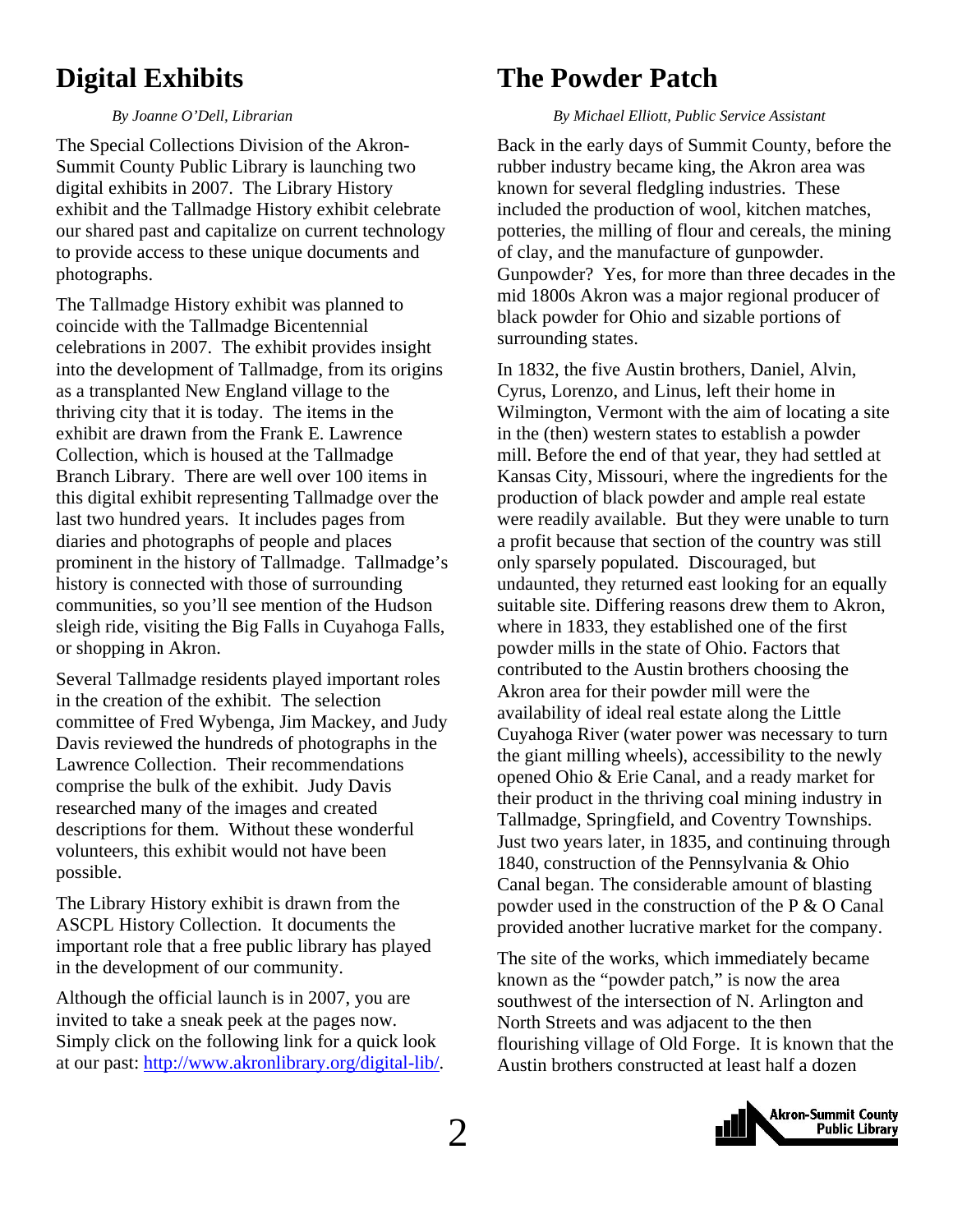mills at small intervals along the river with the intention of minimizing damage to the entire complex should one individual mill explode. Although on a much smaller scale, the operation was likely similar to the setup of the buildings preserved at the Hagley Museum in Delaware with the exception that the Akron buildings were almost exclusively constructed with wood as opposed to native stone.



Gunpowder works founded by E. I. du Pont in 1802 Image courtesy of the Hagley Museum and Library

The process by which the powder was produced involved the incorporation of three essential ingredients in measured proportions: potassium nitrate, sulfur, and charcoal. The materials were first mixed by placing them into large revolving cylinders along with several hundred brass or copper balls weighing upwards of one ounce each. (After one particularly heavy explosion in 1844, it was announced in the newspaper that over 600 pounds of copper balls had been in the mixing cylinder when it detonated. The paper implored the local populace from keeping them as souvenirs, but to return those that were found to the rightful owners.) After the grinding and mixing processes were complete, the powder was pressed, sized, and glazed, all the while hopefully being kept sufficiently damp. The final step in the processing was to place the powder in a drying room where it was kept for a specified time before being packed into kegs for storage and shipment. The entire process from start to finish was dangerous work, and everybody knew it. On July 4, 1849, a

description of the operation and grounds was printed in the *Summit County Beacon*. The newspaper noted that "Visits to the mills are not encouraged, and when made, one does not feel disposed to linger long in the vicinity of a ton of powder revolving between metal balls in cylinders." With a testimonial like this and the inherent danger of this line of work, it is a wonder that anyone at all would seek employment with the company. But come to work they did, often with tragic consequences, as the mills and other outbuildings on the property exploded with frightening regularity over the years.

Probably due to the size of the operation, a comparatively small number of persons lost their lives at the Austin works when compared to other larger producers in the East. But when an accident did occur, the results could be horrific in the extreme or even tragically absurd. Consider poor George Knuesman who, along with three others, was reapplying felt to a dismantled mill wheel when a spark, probably caused by the drawing of a nail from the wooden wheel, caused the residue of powder on the wheel to ignite. Everyone present had their eyebrows and whiskers singed while Knuesman and another man named Breen had their clothing flash into flame. Breen saved his life by jumping into the nearby Little Cuyahoga River but Knuesman, in his panic and delirium, ran back into the powder mill triggering an immense explosion and his abrupt demise.

The largest recorded explosion occurred on February 18, 1859, when an estimated six tons of finished powder obliterated the drying house, which had mysteriously caught fire. The shock wave from this blast shattered windows and threw open doors in the town of Middlebury more than a mile to the southeast and on Howard Street in Akron, a similar distance to the west. Amazingly, no one was hurt due to the fact that an alarm was raised and those who heard the warning made all haste to put as much distance as possible between themselves and the imminent catastrophe. In an incredible stroke of fortune, a laborer named Thomas Luce escaped injury of any kind, even though he was less than 100 yards from the center of the explosion and was wheeling two large kegs of finished powder in a

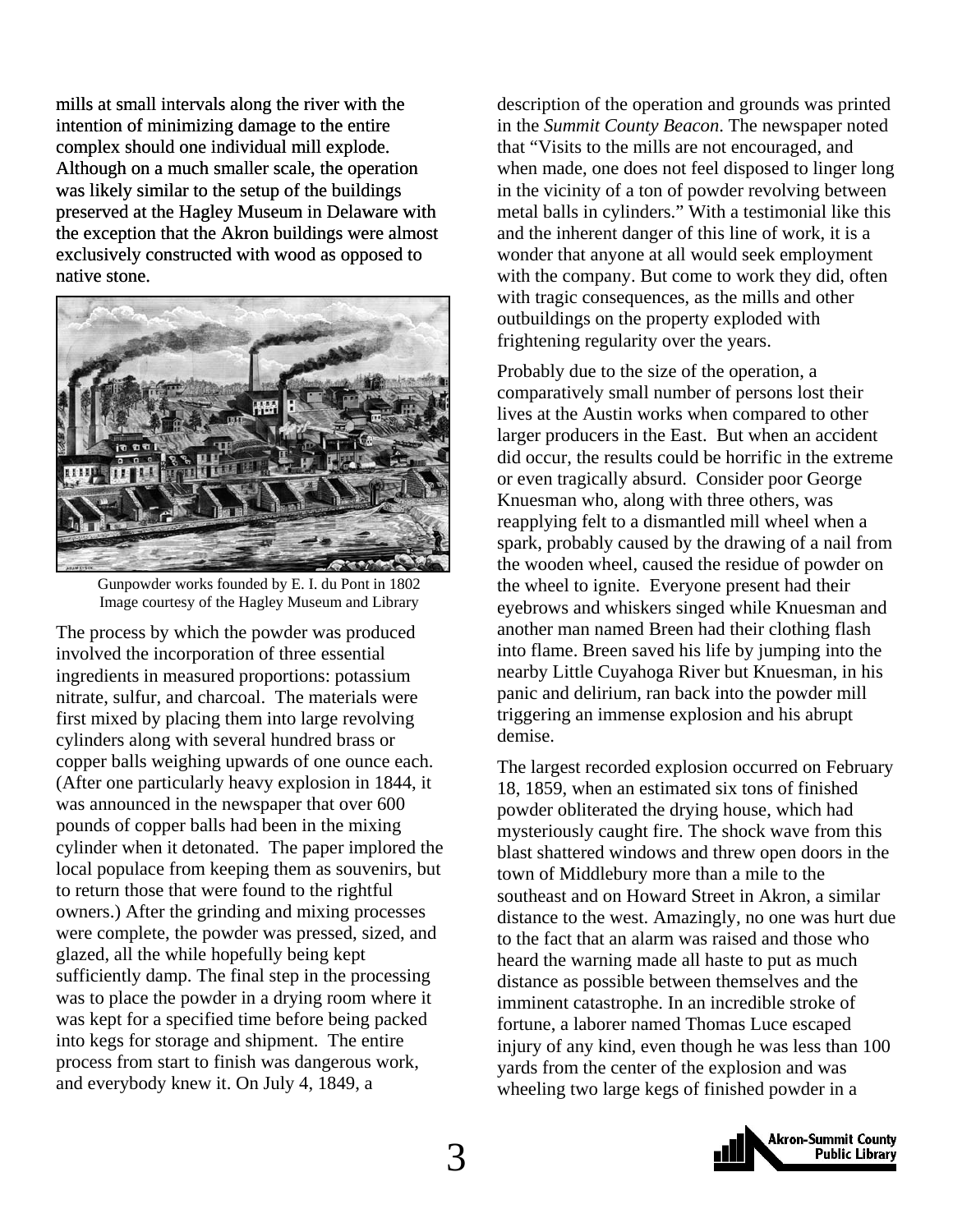<span id="page-3-0"></span>wheelbarrow across the common. Interviewed by a newspaper correspondent less than half an hour after the explosion, he allowed that "his head ached some" but that he was otherwise unscathed. Notwithstanding this close call, he remained in the employ of the Austins until his luck finally ran out; he was killed in a tremendous blast a little more than four years later.

Despite experiencing only one fatality in its first 29 years of operation, misfortune caught up with Austin during the Civil War years and immediately afterwards, when no less than seven additional fatalities occurred. The reasons for this are unknown but possibly had to do with aging machinery and the increasing demand due to the war. A sad footnote to two of these deaths was that both men had been in the Civil War and had escaped injury or harm of any sort during their time in the service.

By 1867, the Austin brothers had accrued the means to buy out the operation and property of the Cleveland Powder Works in Cuyahoga County. Wishing to expand their business, this acquisition provided the Austins with a larger site than was possible in Akron. Following yet another devastating explosion in early May of 1868, an announcement was made that production in Akron would be discontinued, and the entire operation relocated to Cleveland. This move was apparently completed over the course of the next few months with the now-vacated site in Akron going unused for a few years.

On July 17, 1875, the site was acquired by the Summit County Agricultural Society and later became known as Fountain Park and used as the Summit County fairgrounds for decades. For many years, there was regularly-scheduled horse racing there until the construction of Ascot Park in Northampton Twp. Today, the general area is now known as "Old Forge Field" and was the home football field for Central High School in the 1950s and 60s and the practice facility for the recently closed Central-Hower High School. It's somehow fitting that a location that had seen and caused so much destruction is now used for leisurely pursuits.

### **Akron's African American Heritage**

#### *By Iris Bolar, Librarian*

African Americans have been recorded as residents in the city of Akron since the early 1830s, though their presence in the area may very well have been as early as the founding of the city in 1825. The migration of African Americans to the Akron area was linked to the climate of racial attitudes and the economic opportunities available to them.

Ohio was an antislavery state, but there were Ohioans who strongly opposed the presence of African Americans in Ohio. In 1804 and 1807, Ohio enacted its "Black Laws," to inhibit the immigration of African Americans to Ohio by requiring them to register in the county courts with proof of their freedom and to post bond assuring good behavior. Though free, African Americans in Ohio could not vote or testify against white people. These laws were repealed in 1849, but some counties were slow to conform.

Summit County was active in the antislavery movement. New Englanders who settled in the Western Reserve brought with them their humanitarian views. Whites and free blacks worked to end slavery and served as agents on the Underground Railroad. Local residents, especially those in the town of Hudson, provided safe houses for slaves on the route to Canada. For a time, the abolitionist John Brown resided in Akron and developed connections with other area antislavery advocates. It is estimated that 40,000 escaped slaves moved through Ohio's 3,000 miles of routes on the Underground Railroad.

The 1830 census for Portage Township (of which Akron was a part at that time) shows that the African American population was as small as five people. These early census records also show that most Akron African Americans were born in Ohio and Virginia with Pennsylvania, New York, and Maryland having smaller emigrants. The 1850 enactment of the Fugitive Slave Law further threatened the freedom of those fleeing from bondage. Even free African Americans were

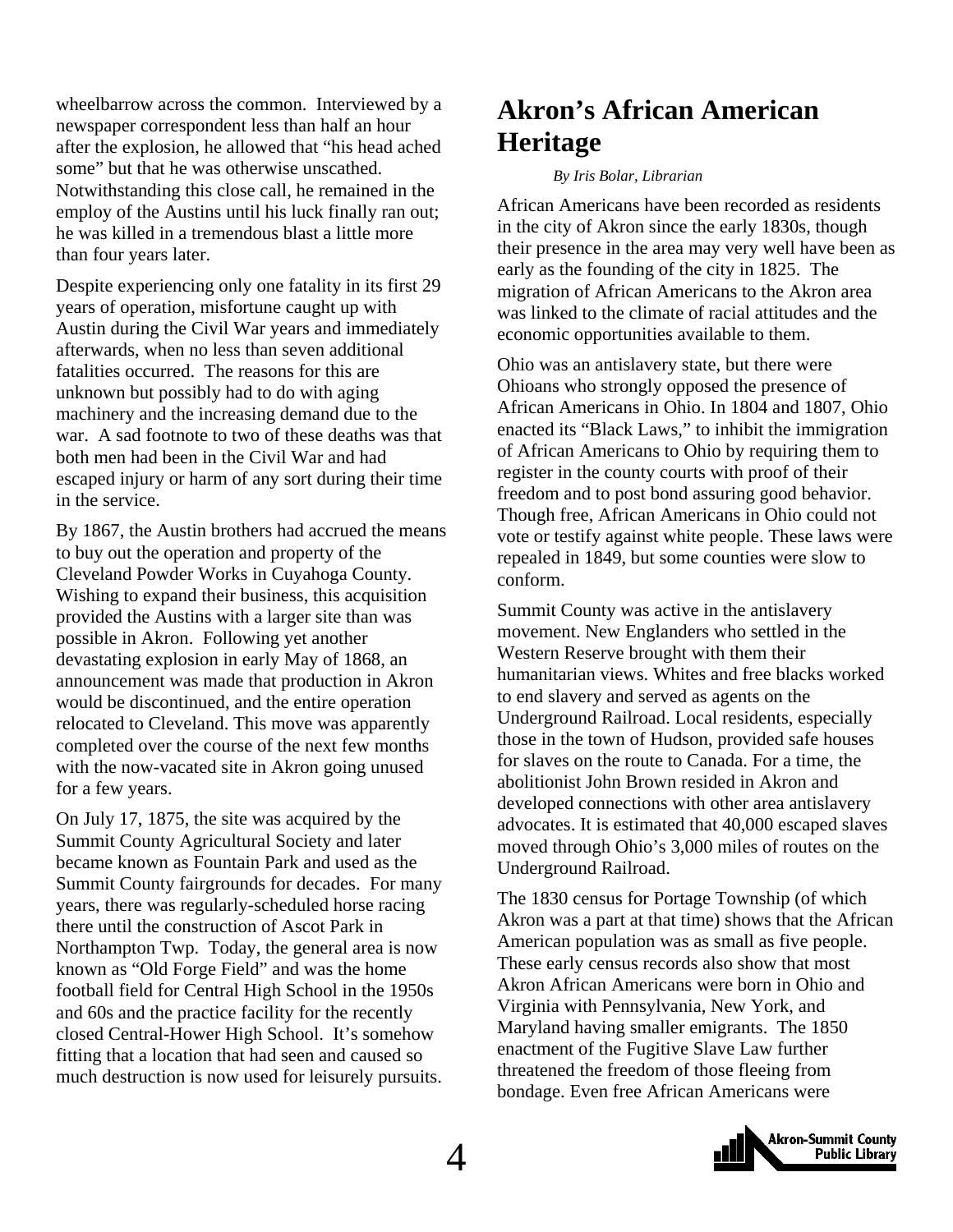<span id="page-4-0"></span>threatened with enslavement due to unscrupulous practices under the law. That is why it was also referred to as the "Kidnap Law." As a result, between 1850 and 1860, Akron's African American population dropped from 74 to 24 as free people of color and escaped slaves sought refuge in Canada.

The 1870 census, the first after the Civil War ended, shows an increase of the African American population in Akron to 195. Their occupations included a tailor, an engineer, barbers, cooks, store clerks, domestics, gardeners, brick masons, and day laborers. Although most are still natives of Ohio and Virginia, we begin to see North Carolina, Kentucky, and other southern states mentioned as birthplaces. According to the Akron city directories, the majority of African Americans resided in the area of North Broadway, North High, and Furnace Streets -- within close proximity to both the Ohio  $\&$ Erie and Pennsylvania & Ohio Canals.

In the 1890s and early 1900s, African American Akronites began establishing organizations. Some of these organizations were the Union League Club, Colored Masons, and Colored Voters' Secret Society. Benevolent societies included a chapter of Daughters of Jerusalem and the Grand United Order of True Reformers. In 1866, Zion Chapel (currently Wesley Temple A.M.E. Zion Church) became Akron's first African American congregation.

The biggest jump in Akron's African American population occurred between 1910 and 1920, when this population soared from 657 to 5,580. This period in African American history is referred to as "The Great Migration." Northern employers' needs for laborers during World War I, the desire to escape intense racial persecution, and the devastation of southern crops from a boll weevil invasion were factors that lured African Americans to the northern cities. These migrants were met with rising racial intolerance and segregation.

The establishment of African American businesses, churches, and organizations increased to meet the population's needs. Howard Street became the center of African American culture in the city up through the 1960s and was referred to as "Akron's Harlem." Doctors' offices, barbershops, hotels,

restaurants, and other businesses on Howard Street catered to Akron's African American Community. The Green Turtle, Cosmopolitan Club, High Hat, and Silver Leaf were jazz clubs that once operated on Howard Street. Entertainers such as Ella Fitzgerald, Duke Ellington, and Cab Calloway performed there.

Today, the African American population in Akron reaches all parts of the city, but their numbers are significantly represented in West Akron. Events such as the West Akron Community Day Parade and Festival and the Juneteenth Festival in Hawkins Park are annual traditions that celebrate African American Heritage. *The Reporter*, the local African American newspaper, provides a link to news, businesses, and social gatherings for the community.

Genealogical research for the majority of African Americans is a challenge given the status of ancestors as property in the antebellum south. Special Collections has created the research guide *African American Research* to help you get started in African American Genealogy.

### **On Line Records Update**

The Pennsylvania State Archives hosts the Archives Records Information Access System (ARIAS) to make available digital copies of card files for many Pennsylvania military records (1775-1921). For more information, please see <http://www.digitalarchives.state.pa.us/>.

Maryland State Archives Vital Records Indexing Project provides digital access to copies of the death records index cards. Death record index cards from the Maryland Board of Health (1898-1910) and the Maryland Department of Health Bureau of Vital Statistics (1910-1951) are available. Some Indexes for Baltimore City are also available. For more information, see [http://mdvitalrec.net/cfm/index.cfm.](http://mdvitalrec.net/cfm/index.cfm) Additionally, through the Archives of Maryland Online, you have access to City Directories, early newspapers, probate and land records, and many other records. For more information, see [http://www.mdarchives.state.md.us/megafile/msa/sp](http://www.mdarchives.state.md.us/megafile/msa/speccol/sc2900/sc2908/html/index.html) [eccol/sc2900/sc2908/html/index.html.](http://www.mdarchives.state.md.us/megafile/msa/speccol/sc2900/sc2908/html/index.html)

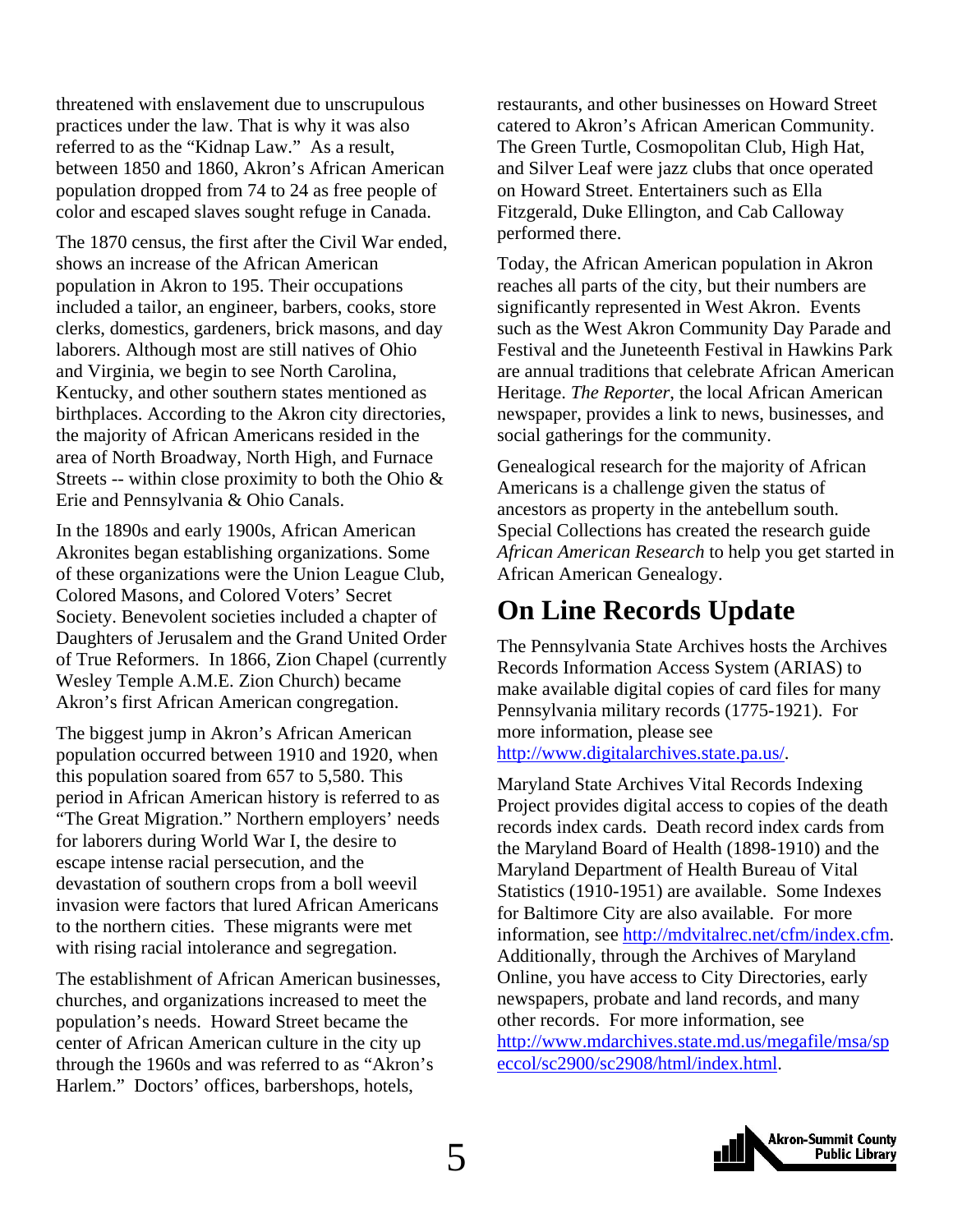### <span id="page-5-0"></span>**On Line Obituary Index**

Obituary indexes to the *Akron Beacon Journal* for the years 1990, 1992, 1993, and 2000-2005 are now available from the Special Collections web site at [http://www.akronlibrary.org/internetresources/sc/ob](http://www.akronlibrary.org/internetresources/sc/obits.html) [its.html](http://www.akronlibrary.org/internetresources/sc/obits.html). The indexes are in Portable Document Format (PDF) and require the use of the free Adobe Acrobat Reader. Additional years will come on line as they are completed.

Special Collections also has an obituary index to the *Akron Beacon Journal* from 1841-present and a subject index for 1841-1939 (microfilm and print) and 1985-present (database). To request a copy of an obituary, contact Special Collections.

### **Another** *Akron Beacon Journal*  **Resource**

Before the days of the internet and on line newspaper databases, librarians spent a good deal of their time creating special indexes and files of "hard-to-find" information. For many years, the Information Division of the Akron-Summit County Public Library maintained an index to articles that appeared in the *Beacon Magazine, Parade Magazine*, Lifestyle section, and the Thursday weekend section of the *Akron Beacon Journal.* Each day, librarians in the division diligently extracted and indexed articles from these publications and newspaper sections for a card file that was maintained in the Information Division.

This valuable resource, recently moved to the Special Collections Division, provides access to information published during a range of years for which no indexes, on line or print, are available. Are you looking for that article from the 1980s about "having your colors done?" How about Bill Snyder's article on how to grow celery? A check of this card file will provide the headline and date for these otherwise hard-to-find gems. Indexed years include: *Parade Magazine,* 1979-1999; Lifestyle and *Beacon Magazine*, 1979-1988.

### **Tony Burroughs (continued)**

Mr. Burroughs is on the boards of the Friends of Genealogy at Newberry Library and the African American Military Museum in Chicago. In past years, he has served on the boards of the Association of Professional Genealogists, the New England Historic Genealogical Society, the Federation of Genealogical Societies, and the Illinois Underground Railroad Association and has served as president of the Afro-American Genealogical and Historical Society of Chicago, Inc. In addition to his writing, appearances, and service in genealogical organizations, Mr. Burroughs teaches genealogy at Chicago State University. In recognition of his service, he was awarded the Distinguished Service Award by the National Genealogical Society and the Dallas Genealogical Society.

Sponsored by the Special Collections Division, the program will be held in the Auditorium of the Main Library. It begins at 9:30 am and is free and open to the public. There will be an hour set aside for you to have lunch on your own. For more information or to sign up, please contact Special Collections at 330.643.9030 or [speccollections@akronlibrary.org](mailto:speccollections@akronlibrary.org).

### **Summit County Naturalization Records Now Available On Line!**

The Naturalization Records for Summit County from 1850 to 1991 are now available on line. These records can provide details not found anywhere else. Many list the name of an applicant's home town in the country of their birth or provide a physical description. In some cases, the names of sponsors can provide clues to a distant family connection.

Go to: [www.cpclerk.co.summit.oh.us](http://www.cpclerk.co.summit.oh.us/) (the Summit County Clerk of Courts website) and you will see a link to the Naturalization records. These include digital images of: Certificates of Arrival, Petitions for Citizenship, Declarations of Intent, and Oaths of Allegiance.

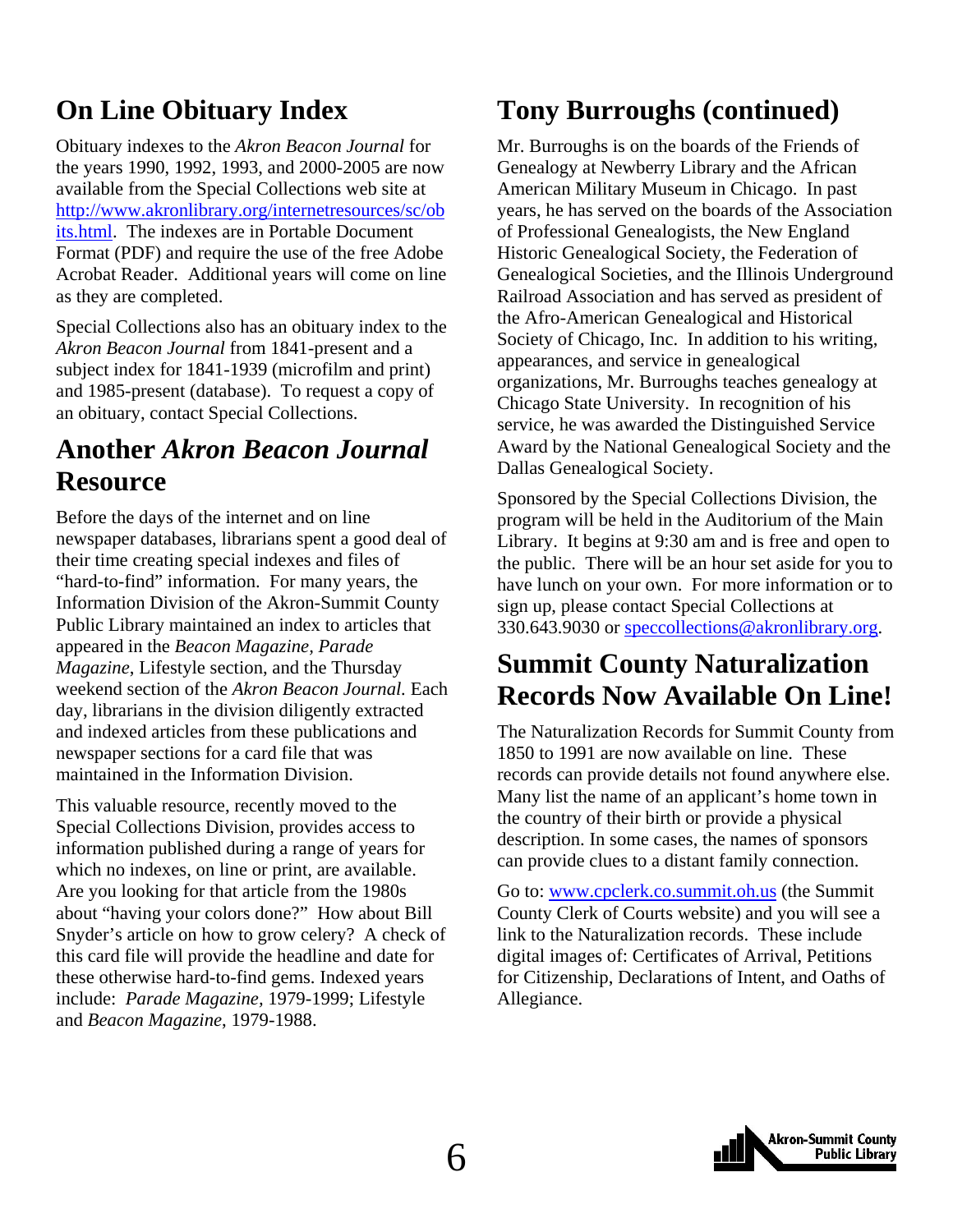### <span id="page-6-0"></span>**From the UA Press**

*Akron's Better Half: Women's Clubs and the Humanization of a City, (1825-1925)* by Kathleen Endres, Distinguished Professor of Communications at the University of Akron, is now available. This is the story of how the women of Akron, working through their clubs and organizations, created the social framework to support Akron's amazing growth during the 19<sup>th</sup> and early  $20<sup>th</sup>$  centuries. For more information on this fascinating book, visit <http://www3.uakron.edu/uapress/endres.html>.

### **More Genealogy Classes**

You'll be glad to know that Special Collections will continue to offer our *Getting Started in Family History* orientations. If you know anyone who is interested in genealogy but just hasn't had the time to get started, please suggest our orientation. We can help them begin by showing them the many sources available in Special Collections. Each session covers the same information, and the dates and times are listed below.

Saturday, January 13, 10 - 11:30 am. Tuesday, February 13, 6:30 - 8 pm. Saturday, March 10, 10 - 11:30 am. Tuesday, April 10, 6:30 - 8 pm.

Another brand new class for genealogy researchers that we're offering is *Finding Your Family in the US Census*. Census records are some of the most valuable resources in genealogy research, and we'd like to show you how to make the most of them. So be sure to join us and learn more about this rich resource. Each session addresses the same information, and the dates and times are listed below.

Saturday, January 27, 10 - 11:30 am. Tuesday, February 27, 6:30 - 8 pm. Saturday, March 24, 10 - 11:30 am. Tuesday, April 24, 6:30 - 8 pm.

For more information or to sign up, contact Special Collections at 330.643.9030 or [speccollections@akronlibrary.org.](mailto:speccollections@akronlibrary.org)

### **On Exhibit**

#### **Reflections on Glass: the Photographs of Willard Penfield Seiberling**

Stan Hywet Hall & Gardens and the Akron-Summit County Public Library present *Reflections on Glass: The Photography of Willard Penfield Seiberling*. This exhibit features photographs taken between 1910 and 1930 by Willard Penfield Seiberling and includes images from the collection of Stan Hywet, as well as photography equipment of the period courtesy of the Summit County Historical Society. It may be viewed on the second floor of Main Library from November through January.

Willard Penfield Seiberling (1892-1981) was the second son of Goodyear Tire & Rubber Company founder F.A. Seiberling and his wife Gertrude. While a student at Princeton, Willard honed what would be a lifelong interest in photography, becoming editor of the *Princeton Pictorial Review*. He graduated in 1915, just as the construction of Stan Hywet was being completed. When the plans for Stan Hywet were being drawn up, Willard's design for a darkroom was incorporated into the architectural drawings of the Manor House by architect Charles Schneider. From 1915 to 1923, Willard used this darkroom, developing glass-plate negatives and making photographic prints. *Reflections on Glass* is a visual time capsule and photographic record of Stan Hywet and various aspects of the Seiberling family life in the early twentieth century.

#### **Securing the Shadow: Portrait Photography in Akron, 1850-1900**

The Special Collections Division, in collaboration with the Summit County Historical Society and Dr. Virginia Gunn, Professor of Family and Consumer Sciences at the University of Akron, present *Securing the Shadow: Portrait Photography in Akron, 1850-1900,* an exhibit about the business of portrait studios in Akron during the second half of the Nineteenth Century. This exhibit, featuring photographs, period clothing, and artifacts from the collections of Dr. Gunn and the Historical Society,

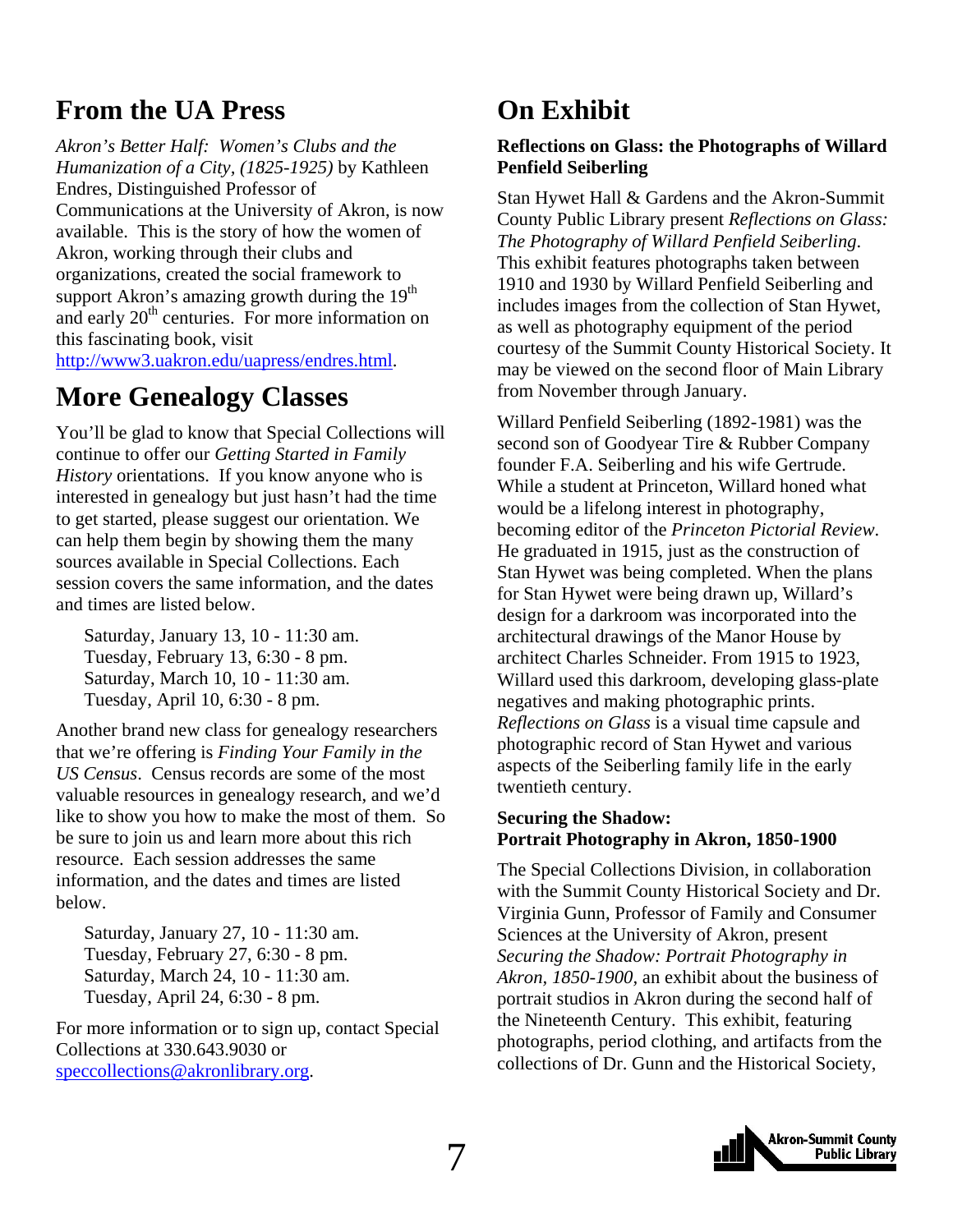<span id="page-7-0"></span>may be viewed in the Special Collections Division from November through January.

Between the years 1850 and 1900, Akron was home to more than 80 photography studios. During that time, local residents had their choice of studios where they could preserve images of their families, or "secure the shadow" as a popular advertising slogan suggested.

The rise in popularity of this new industry was, to a great degree, a result of advances in photographic technology. By the late 1840s, improved optics and more effective chemicals permitted greater output by the photographers. These advances helped to make photography more affordable, allowing even those of the middle class to preserve their family's image for posterity.

Photography studios in Akron came and went at a rapid rate. Little was needed to establish a studio. With a minimum of technical training, some equipment, and access to a loft or studio with good light, one could be in business. Because so many studios existed, competition was high. Most studios in Akron existed for less than five years. Others, such as Snook, Battels, and Peck, became wellestablished and lasted for many years.

Most of Akron's early studios were situated close to the City's central business district near Howard and Market Streets, usually on an upper floor. As technology changed, these photographic entrepreneurs offered the latest in photographic formats including daguerreotypes, ambrotypes, and tintypes, as well as photographs on paper.

### **A Late Night Success!**

We'd like to thank all of you who joined us for our Late Night at the Library event last month on October  $13<sup>th</sup>$ . With the gracious help of volunteers from the Summit County Chapter of OGS and everyone's friendly cooperation, we hosted nearly 80 researchers. We really enjoy providing these special opportunities for our genealogists and hope that you find them just as much fun as we do. Thank you everyone!

### **Local History Events**

#### **Holiday Window Displays On Main Street - At The Polsky Building & The O'Neil's Building**

Downtown Akron Partnership

*November 23-December 31* 

Remember the fantastic holiday window displays at O'Neil's and Polsky's? They're back! These historic displays include a storybook display, Peter Pan, the Wizard of Oz, the Prince and Ice Princess, Santas of Christmas past, a train display, and Raggedy Ann.

#### **History of Barberton's Post Office**

Barberton Public Library – Local History Room *Wednesday, December 13, 2 pm*  Focusing on the history of Barberton's postal service, this program will include details and photographs of the buildings used as the post office and some of the early postmasters. Bring your friends and family and join us for this free program and slide show.

#### **Holidays with the Mustills**

Cascade Locks Park Association

*Saturday, December 16, 12 - 3 pm*  Come join us for festive cookies and beverages and

get some of your Holiday shopping done at the same time. We have books, cds, dvds, and more! There will be authors on hand to sign their work, and who knows, maybe Fred and Emma Mustill will stop by for a visit!

#### **From Rembrandt to Rockwell: Artists' Portraits of Their Families**

Stan Hywet, Akron-Summit County Public Library (ASCPL), Akron Art Museum *Wednesday, January 17, 7 pm* 

Presented by Kathryn Wat, Curator of Exhibitions, in conjunction with the *Reflections on Glass Exhibit,*  this program demonstrates how family portraits help create and define family histories. Join us at the Main Library in Meeting Room 2AB.

#### **New Members Reception**

Cleveland Restoration Society

*Wednesday, January 24, 5 - 7 pm*  New and prospective members are invited to the

Society's headquarters, the Sarah Benedict House, to tour the restored mansion, meet the staff and the

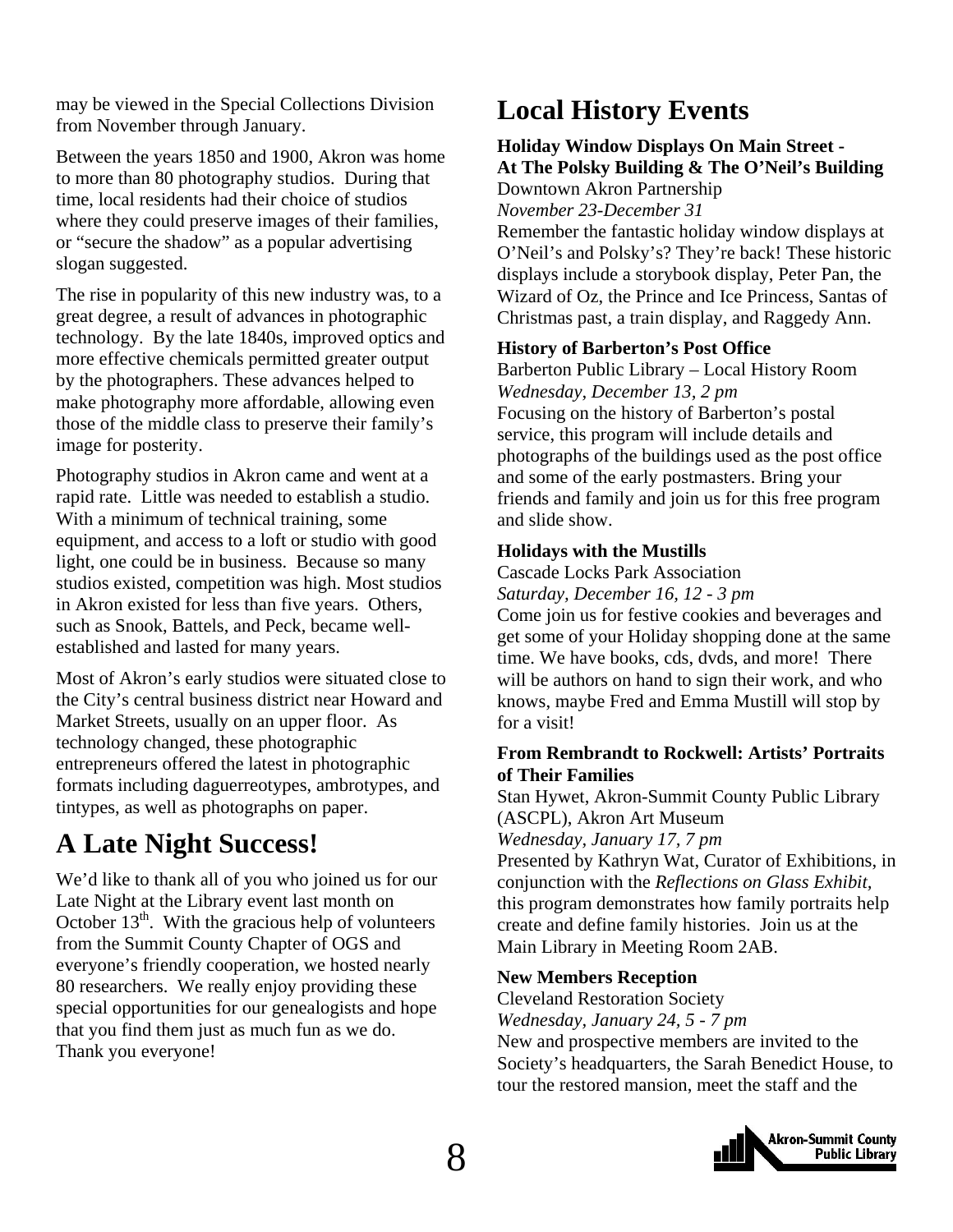<span id="page-8-0"></span>Board of Trustees, learn about programs and events, and network with other new members.

### **Genealogy Events**

#### **Getting Started in Family History**

Special Collections

*Saturday, January 13, 10 -11:30 am*  This orientation includes an overview of the genealogical resources available at the Akron-Summit County Public Library, suggestions for getting started, and tips for organizing your research. Held at the Main Library in downtown Akron, the session is free but sign up is requred. For more information or to sign up, contact Special Collections at 330.643.9030 or [speccollections@akronlibrary.org.](mailto:speccollections@akronlibrary.org)

#### **Researching the Community of our Ancestors**

Hudson Genealogical Study Group *Saturday, January 13, 9:30 am*  Presented by Judith Centina, this program is held at the Hudson Library. For more information, please contact the Hudson Library & Historical Society at 330.653.6658.

#### **Be a Family History Detective**

Stan Hywet, ASCPL, Akron Art Museum *Saturday, January 13, 2 pm* 

How well do you know your family? You might be surprised at what you can learn with a little family history research. Kids in grades 3 and up can bring an adult family member and learn how to do an oral history interview and make a family tree. Join us in the Children's Library for this program.

#### **Book Reports & Brick Walls**

Hudson Genealogical Study Group *Saturday, January 20, 9:30 am*  Presented by the Club Officers, this program is held in the Hudson Library. For more information, please contact the Hudson Library & Historical Society at 33.653.6658.

#### **Finding Your Family in the US Census**

Special Collections *Saturday, January 27, 10 - 11:30 am*  United States census records are rich sources of genealogical information. Join us to learn more

about using these valuable records in your family research. As the emphasis will be on using electronic resources, basic computer skills are recommended. The class will be held in the computer lab at Main Library and sign up is required. For more information or to sign up, contact Special Collections at 330.643.9030 or

[speccollections@akronlibrary.org](mailto:speccollections@akronlibrary.org).

#### **Getting Started in Family History**

Special Collections *Tuesday, February 13, 6:30 - 8 pm*  This orientation includes an overview of the genealogical resources available at the Akron-Summit County Public Library, suggestions for getting started, and tips for organizing your research. Held at the Main Library in downtown Akron, the session is free but sign up is requred. For more information or to sign up, contact Special Collections at 330.643.9030 or [speccollections@akronlibrary.org](mailto:speccollections@akronlibrary.org).

#### **Finding Your Family in the US Census**

Special Collections

*Tuesday, February 27, 6:30 - 8 pm*  United States census records are rich sources of genealogical information. Join us to learn more about using these valuable records in your family research. As the emphasis will be on using electronic resources, basic computer skills are recommended. The class will be held in the computer lab at Main Library and sign up is required. For more information or to sign up, contact Special Collections at 330.643.9030 or [speccollections@akronlibrary.org](mailto:speccollections@akronlibrary.org).

#### **Getting Started in Family History**

Special Collections *Saturday, March 10, 10 - 11:30 am*  This orientation includes an overview of the genealogical resources available at the Akron-Summit County Public Library, suggestions for getting started, and tips for organizing your research. Held at the Main Library in downtown Akron, the session is free but sign up is requred. For more information or to sign up, contact Special Collections at 330.643.9030 or [speccollections@akronlibrary.org](mailto:speccollections@akronlibrary.org).

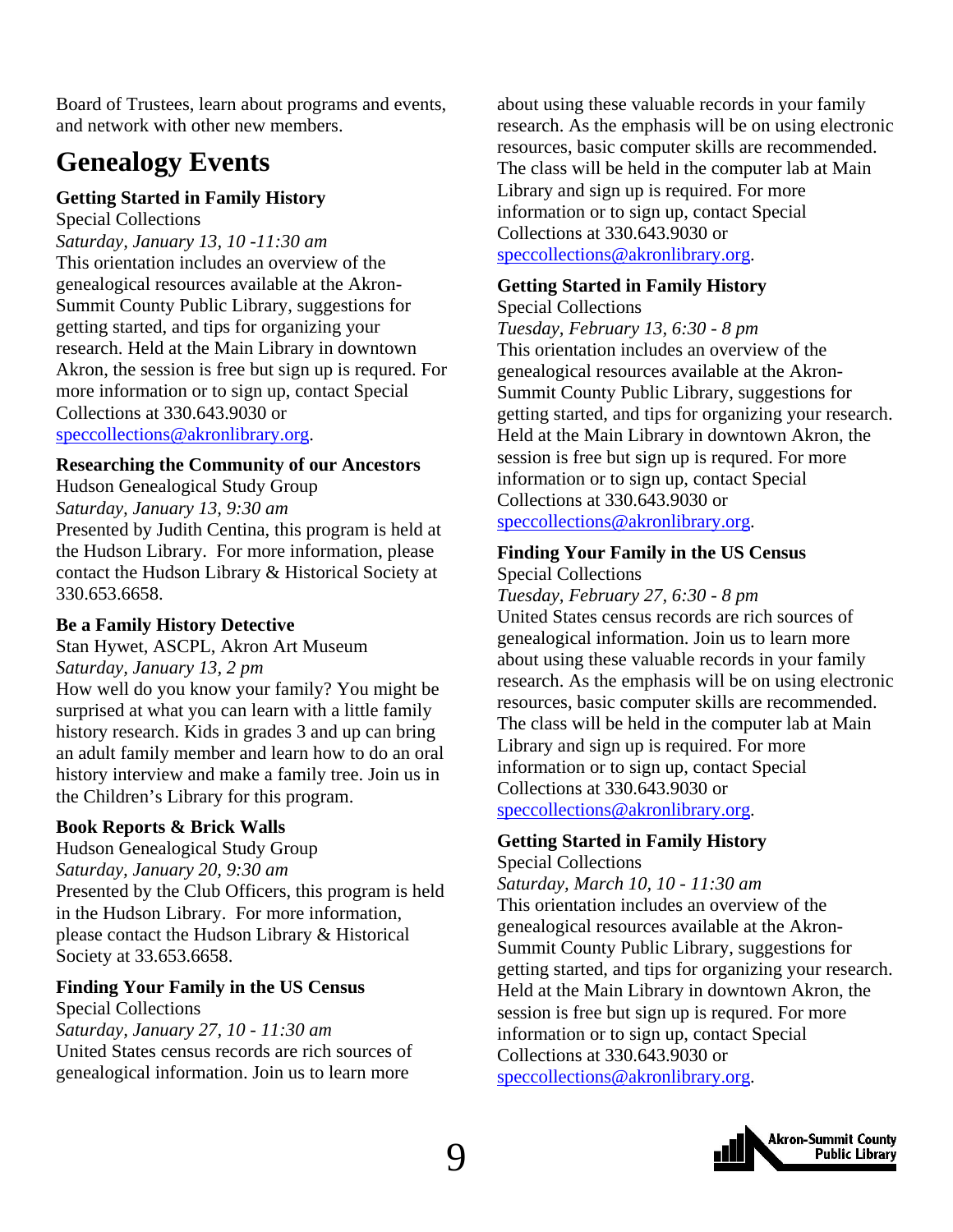#### <span id="page-9-0"></span>**Finding Your Family in the US Census**

Special Collections

*Saturday, March 24, 10 - 11:30 am* 

United States census records are rich sources of genealogical information. Join us to learn more about using these valuable records in your family research. As the emphasis will be on using electronic resources, basic computer skills are recommended. The class will be held in the computer lab at Main Library and sign up is required. For more information or to sign up, contact Special Collections at 330.643.9030 or [speccollections@akronlibrary.org.](mailto:speccollections@akronlibrary.org)

#### **Black Roots: Tracing Your Family Tree A Day with Tony Burroughs**

Special Collections

*Saturday, March 31, 9:30 - 4 pm* 

Internationally-known genealogist, lecturer, and author, Tony Burroughs will present a workshop on African American genealogy. Join us in Main Library's auditorium to learn about the unique challenges of black family history research, as well as how to use genealogical resources such as funeral home records, obituaries, cemetery records, and the census. For more information or to sign up, contact Special Collections at 330.643.9030 or [speccollections@akronlibrary.org.](mailto:speccollections@akronlibrary.org)

### **We would like to thank the following for their generous donations:**

Akron Press Club for three copies of *50th Anniversary, Summit County Sports Hall of Fame, 1957-2006.* 

Herb Branden for nineteen slides of downtown Akron.

C. D. Butte for CD: *History of 603 Quartermaster Graves Registration Company.* 

Robert Capanna for *History of Kingsland Ancestors of Karen Ann Kingsland Capanna.* 

Elizabeth Connelly for manuscripts and documents belonging to her father, former *Akron Beacon Journal* editor, Hal Fry.

Mary Craddock for five photographs.

Rosemarie Foord for miscellaneous maps, periodicals, and microfilm.

Jeff Iula for three photographs of the Soap Box Derby, media guides and programs for the 2006 Soap Box Derby, and bound newsclippings from the 1964-65 Akron Spelling Bee.

Steve McClain for CD *One Shoe on the Highway* by Steve McClain.

Rachel Roberts for 2 copies of CD *Ripe 'n Juicy* by Rachel Roberts.

James Titmas for *The Search for Captain Abraham Miller* by James Titmas.

Patricia Yeager for five photographs of the 1925 Akron Centennial Parade taken by Robert and Evelyn Wolff.

### **New to the Collection**

#### **Alabama**

Freedmen & Colored marriage records, 1865-1890 Sumter Co.

Pioneers & residents of west central Alabama prior to the Civil War

#### **Georgia**

Bibb County, Georgia marriage records, 1825-1857 De Kalb County, Georgia marriage records, 1842-56 History of Bartow Co, Georgia History of Athens & Clarke Counties Marriages of Chatham County, GA, Vol. II: 1852-77 Register of deaths in Savannah, GA Third or 1820 Land lottery of GA

#### **Kentucky**

Barren's Black roots: a history of the Black families in Barren County, KY (4 vols.)

#### **Louisiana**

The first families of Louisiana: an index Louisiana marriage contracts, 1725-1758

#### **Maine**

The pioneers of New France in New England

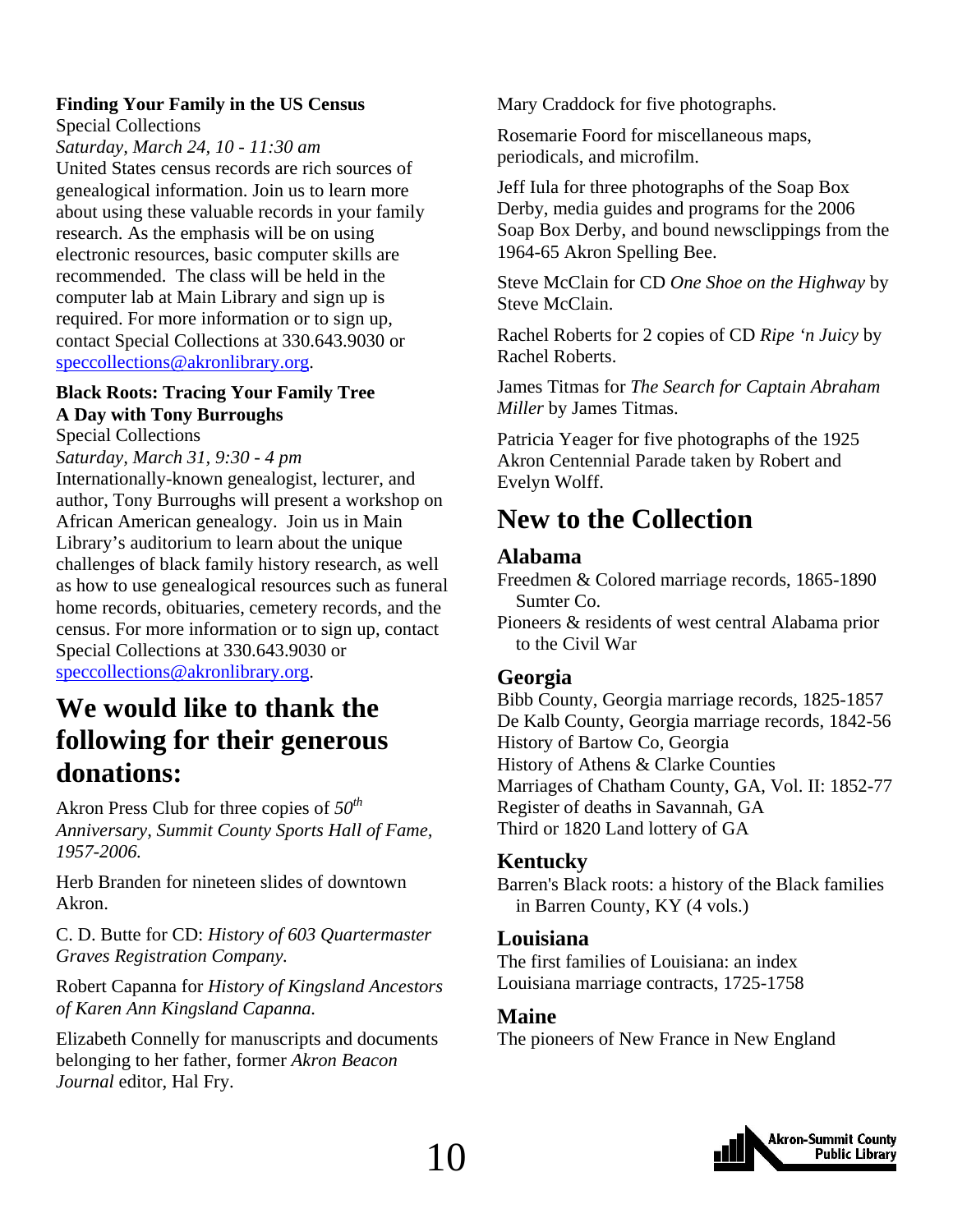### **Maryland**

Land record, Liber A 1777-1779 Washington Co. Land record, Liber B 1779-1781 Washington Co. Land records, Liber C 1782-1784 Washington Co. Second German Evangelical Lutheran Church,

Baltimore City, Maryland

Life on the Potomac River

Marriages and deaths from the newspapers of Allegany &Washington Counties 1820-30 Sketches of citizens of Baltimore City & Co.

#### **Missouri**

Genealogical gleanings: 1840 & beyond, vol. 2 People of color: Black genealogical records & abstracts from Missouri sources, 2 vols.

#### **Mississippi**

Marriage records, Neshoba County Mississippi Rifles: A listing of all known soldiers in Mexican war

#### **New Jersey**

East New Jersey Land Records 1747-57 East New Jersey Land Records 1757-63

#### **New York**

The early records of the First Presbyterian Church at Goshen, New York

#### **North Carolina**

Abstracts of deed books 15-23, Mecklenburg NC Caswell Co., NC will books 1777-1843 Deaths & marriages from Tarboro, newspapers 1824-1865 Genealogical deed abstracts, Mecklenburg, NC: Books 10-14 History of Edgecombe Co., NC

History of Surry Co., NC

#### **Ohio**

Akron's "better half": women's clubs and the humanization of the city, 1825-1925 Baltimore and Ohio railroad employees, 1842 & 1852, 1855 & 1857 Bates Pleasant Hill Community Declaration of Alien minors May 1859 to April 1888 vol. 1-8 Suncheaters: The story of the South Akron Awnings 1923-1941

#### **Pennsylvania**

Surname Index for Cumberland Co. Cemeteries Naturalizations of Erie County, Declaration of Intention Papers 1907-1927

#### **South Carolina**

Abstracts of some Greenville Co. records concerning Black people, free & slave, 1791-1865 Blacks found in deeds of Laurens & Newberry Counties 1785-1827 Deaths  $\&$  marriages from  $19<sup>th</sup>$  century Florence, SC newspapers Directories for the city of Charleston, (3 vols.) Mt. Hope cemetery Florence; list of burials 1885-1947

#### **Tennessee**

Marriages of Sumner Co. 1787-1838 Washington Co., TN deaths 1908-1916 Washington Co., TN wills 1777-1872 Middle Tennessee's forgotten children: Apprentices from 1784-1902 Tennesseans before 1800: Davidson Co.

#### **Texas**

Genealogical records in Texas

#### **Vermont**

History of Royalton with family genealogies, 1769-1911

#### **Virginia**

Buckingham Burials Vol. 1 Buckingham Burials Vol. 2 Culpeper County, will abstracts, 1749-1809 Dictionary of Virginia biography vols. 2 & 3 A guide to the church records in the Library of Virginia The vestry book of Blisland (Blissland) Parish The vestry book and register of St. Peter's Parish The vestry book of Stratton Major Parish Births, 1891-1895 (Wythe County)

#### **West Virginia**

Boone County, WV History Cemeteries of Boone County History of Berkeley County, WV